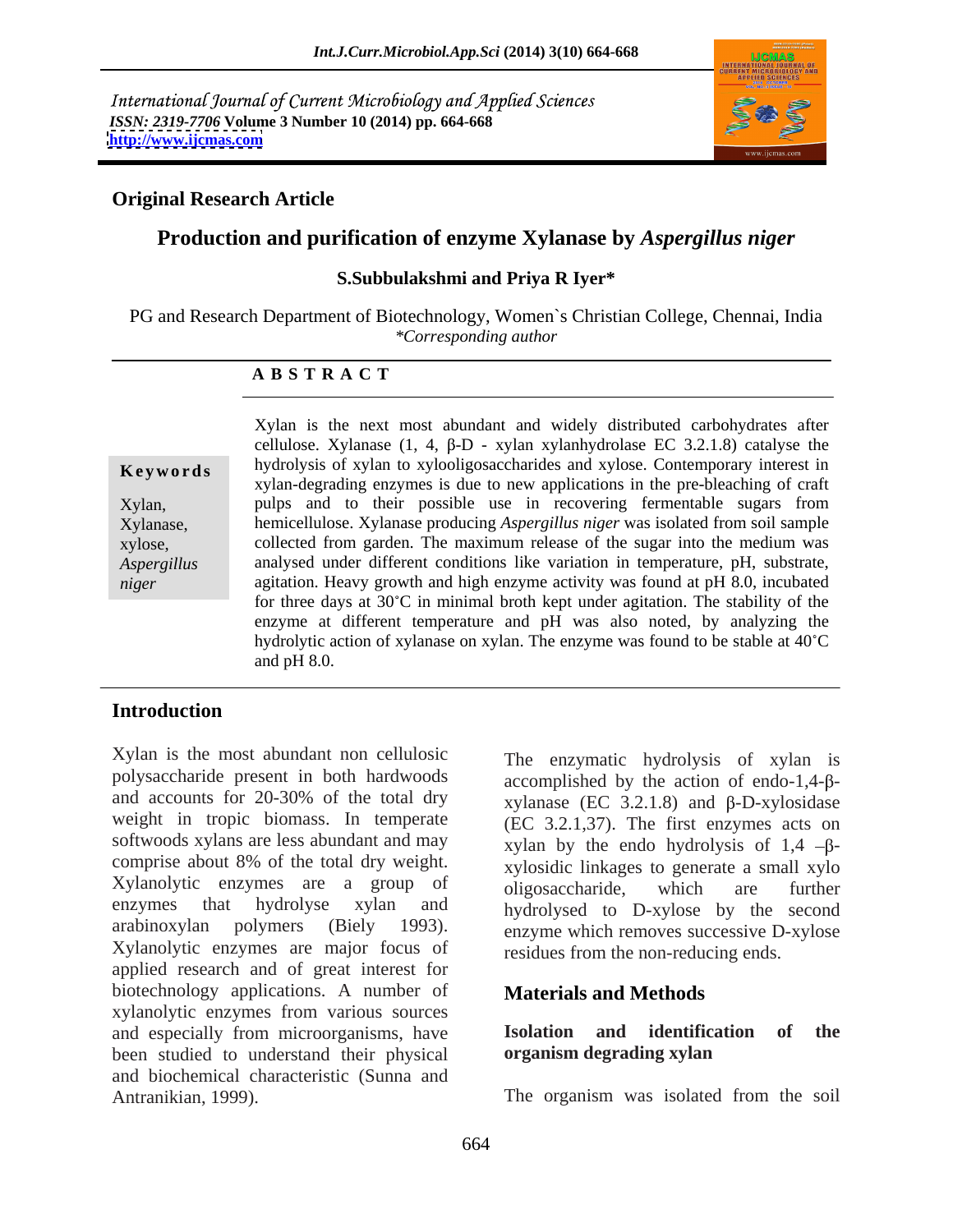sample collected from garden in the incubation. Based on the colony Women's Christian College campus on characteristic and morphological Potato Dextrose agar. The identification of appearances the organism was identified as the organism was carried out by *Aspergillus niger* spp (Fig I). The organism morphological identification using also produced xylanase when the assay was microscope. done. done.

## **Standardisation of growth of organism**

temperature of incubation and agitation. The under varying condition like pH,

enzyme was immobilised using sodium alginate and enzyme activity was assayed.

### **Solid State Fermentation**

xylanase production obtained was estimated.

# **organism degrading xylansolation of**

The soil sample was collected from garden<br>and it was inoculated on Potato devices<br>The xylanolytic action for the enzymes and and it was inoculated on Potato dextrose agar, black colored colonies and sponges were observed after three days of

incubation. Based on the colony characteristic and morphological done.

**and production of enzyme as standard ranging 50 to 250 micrograms.** The organisms were cultivated on media values were extrapolated to calculate the with different pH, substrates. variation in the amount of reducing sugar (glucose) released enzyme produced was estimated by the temperature, agitation was detected. The amount of sugar released using 3, 5- organism growth and the production of dinitrosalicylic acid enzyme assay. enzyme was standardized by varying the pH **Purification of the enzyme and** sodium hydroxide. The medium filterate was **immoblisation** assayed for the amount of sugar. There was The enzyme was produced under the organism from pH 6.0 to 8.0 above which standardised conditions subjected to there was a slight decrease in growth. Hence ammonium sulphate precipitation, dialysis the optimal pH required for the growth of and native gel electrophoresis. The purified the organism was found to be 8.0.similar to A standard graph was plotted with glucose Within the standard graph the unknown under varying condition like pH, of the medium using hydrochloric acid and considerable increase in the growth of the studies on better optimal pH for xylanase production was found to be around pH 6.0 (G.M. Maciel *et al* 2008) Fig II

The rice straw was used for solid state enzyme was standardized by varying the fermentation and spores of Aspergillus niger temperature by incubating at different was inoculated on the straw. The flasks were temperature medium was filtered and incubated at 40 C for four days and pH was assayed for the amount of glucose. An maintained at 8.0. After four days the increase in growth was observed at the **Results and Discussion** temperature for the growth of the organism **Isolation and identification of the organism** enzyme, like white fungi also needed 30 C The organism growth and the production of temperature increased at  $40^{\circ}$ C above which the growth decreased. The optimal was found to  $40^{\circ}$ C. Similar to that xylanase degrading enzyme from soil the temperature was optimized for the better production of enzyme, like white fungi also needed  $30^{\circ}$ C (G.M.Maciel 2008) Fig III.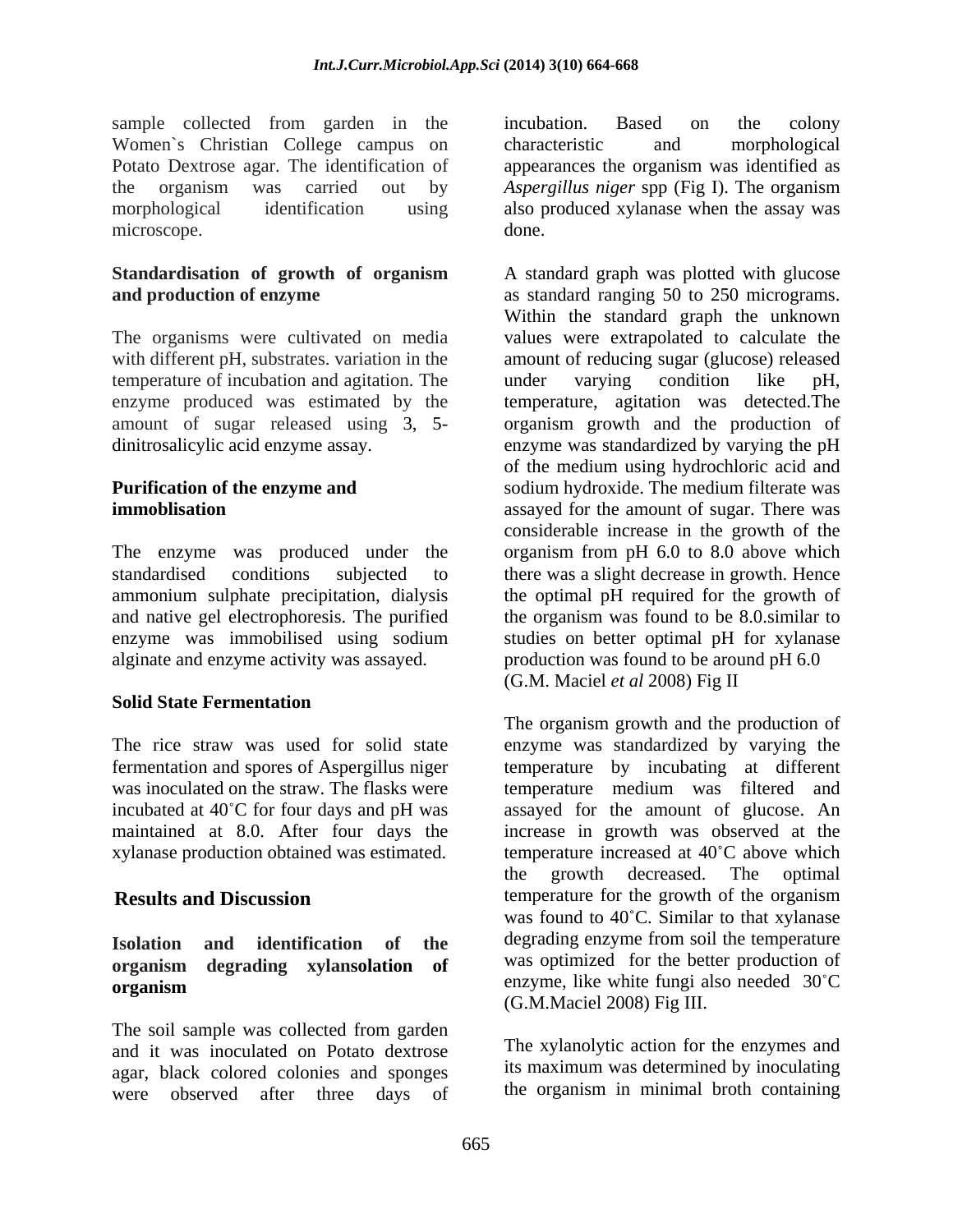carried out at optimum temperature  $(40^{\circ}c)$ sugar released in the broth was calculated by certain condition like agitation, to analyse when the organism was kept under agitation. the maximum release of the sugar in the medium. To detect the presence of reducing

xylan with different concentration (0.5, 0.75, sugar in the medium, a comparative analysis 1.0, 1.5, 1.25). and the incubation was was made between the organism inoculated and pH (8.0). The amount of the reducing room temperature and another flask, using DNSA reagent where the OD is red at agitation conditions, the amount of the 540 nm using a colorimeter. At the result, reducing sugar, released in the medium is the amount of the reducing sugar released in estimated by using DNSA reagent and is the concentration at 1.25 and the maximum activity can be detected at 96 hours.The graph of glucose sugar Fig IV. Best result activity of the enzymes was determined at (release of reducing sugar) was obtained, in minimal broth with xylan, one kept at incubated at 28°C, inside the shaker, under calculated from the standard calibrated





*Aspergillus niger* **Microscopic view**





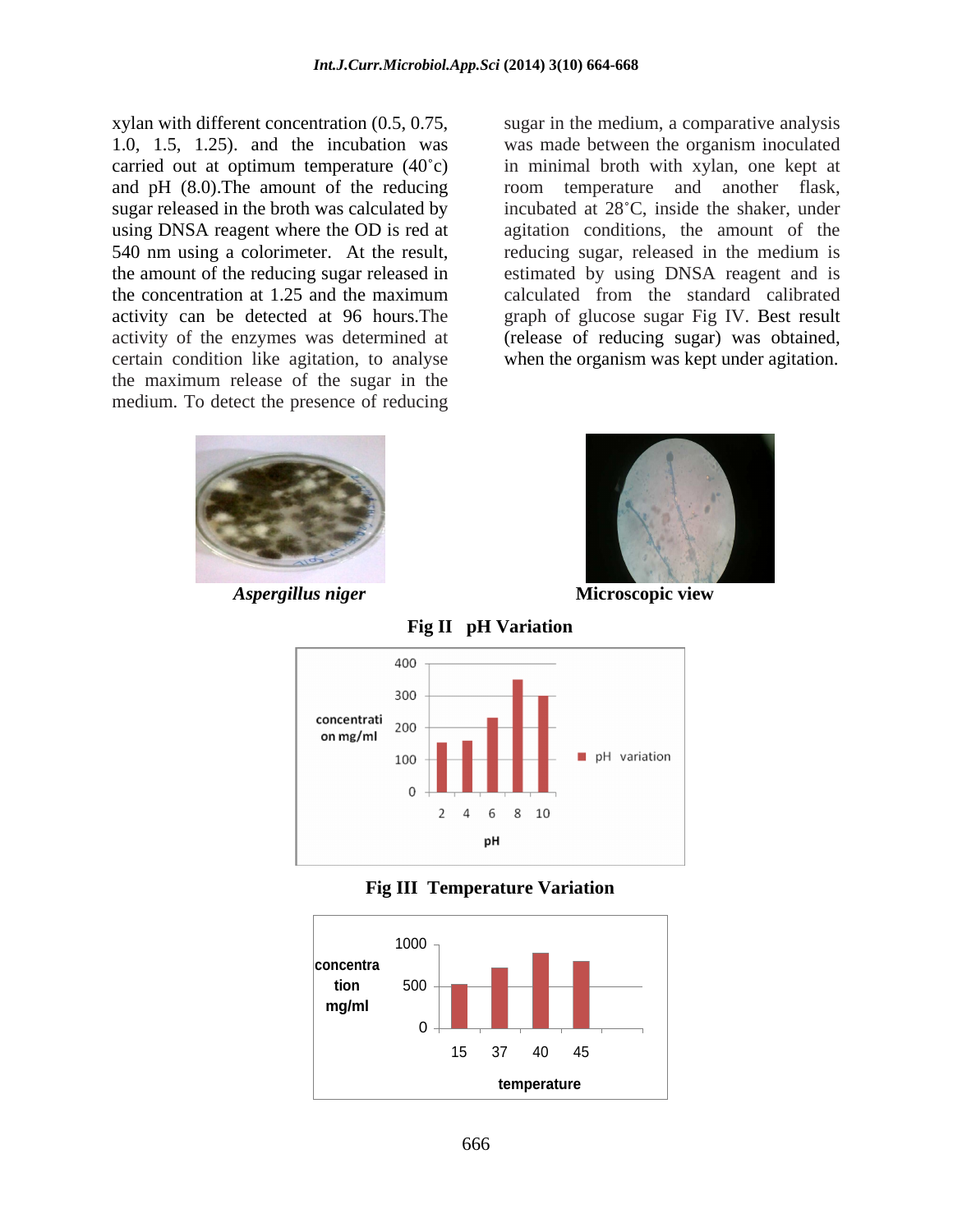



**Fig.V Enzyme Immobilization by sodium alginate**

The crude enzyme was obtained by Ammonium sulphate precipitation was flask as the solid medium and mix it well further purified by dialysis. Native page with water. The sterile medium was

fungal cultures. Solid-state fermentation

**Purification of the enzyme and immoblisation in producing products** for the was performed using 10% acrylamide gel inoculated with a spore suspension of and the protein were stained with organism. After mixing, the flasks were coomassive brilliant blue. Single band was incubated at 40 C for four days and pH obtained for the enzyme xylanase was maintained at 8.0. After four days the approximately 29.8 kDa. The purified readings were taken, as a result which enzyme was stored at  $4^{\circ}$ C and showed the best xylanase production was immobilised using sodium alginate. Fig V. obtained at this temperature. Xylan- **Solid State Fermentation** their applications in the pre-bleaching of Solid-state cultivation offers advantages recovering fermentable sugars from over liquid cultivation, especially for hemicellulose. Xylanase can be applied in (SSF) has considerable economical food, feed, pharmaceutical and agricultural industries. The rice straw were taken in the flask as the solid medium and mix it well with water. The sterile medium was degrading enzymes are important due to craft pulps and to their possible use in recovering fermentable sugars from other industries also.